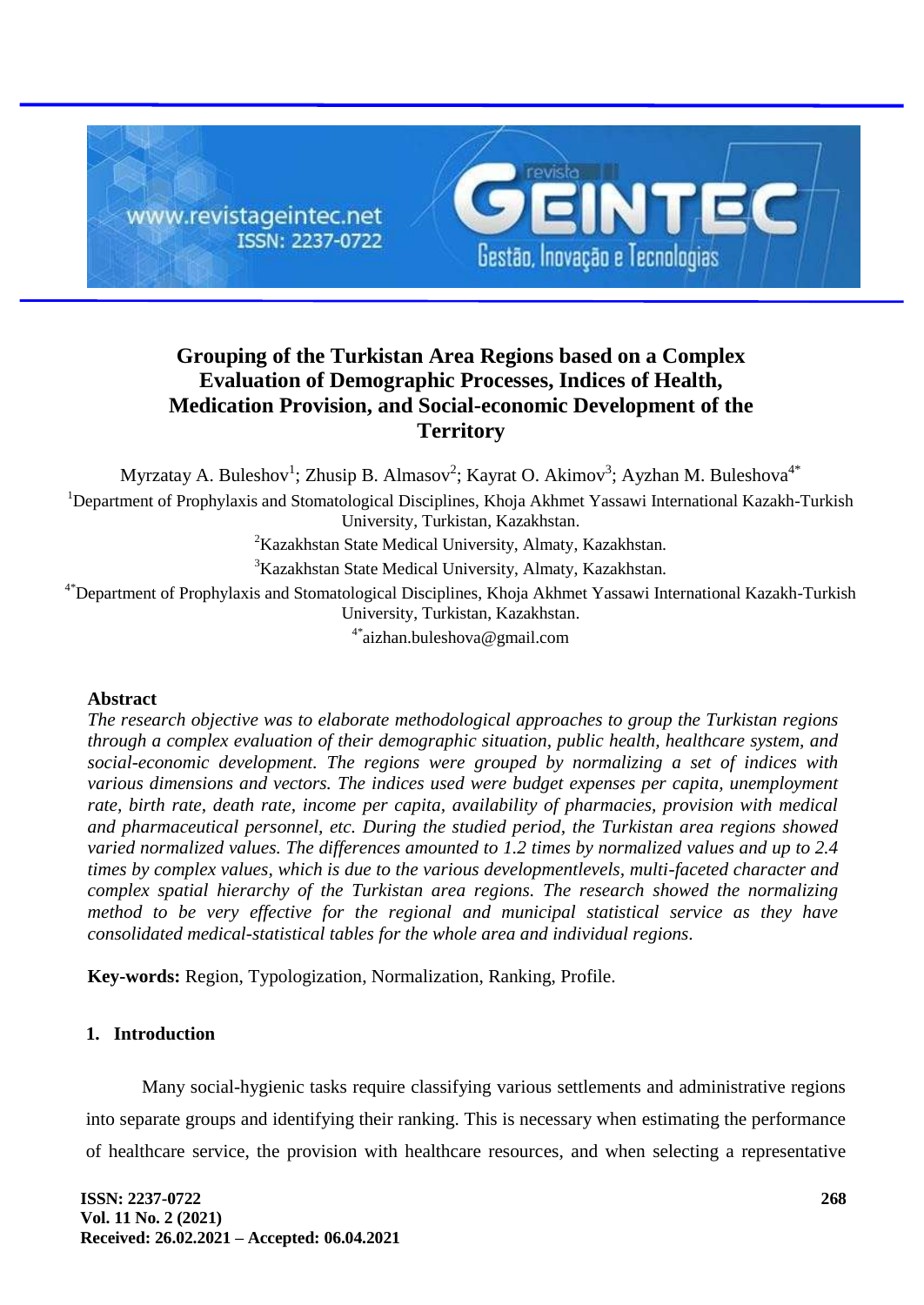settlement and performing a medical zoning. The methods of classification for a multi-dimensional grouping of various territories are well-known (Boyer & Savageau, 1989; Enright, 2000; Heidenreich, n.d.; Hertog, 2001; Lavrik, 2002; Shigane, 1968). This approach shows the degree of certain indices' deviation from the average, normative, and given and allows distinguishing the best, intermediate and worst objects. Sometimes, it is necessary to take into account several indices simultaneously and perfom the so-called multi-factor grouping of administrative territories. After determining the set a factors for the multi-factor grouping, it is necessary to choose a mathematical method for simultaneous account of the selected factors. Formal classification methods are often used for the multi-factor grouping of various territories. Some authors use the cluster analysis to classify a country's regions by multiple multi-ector indices (Dohse & Staehler, 2008; Eickelpasch 2008; Eickelpasch et al., 2002). The obtained data allow substantiating the prospective planning of capital investment and resources allocation in the studied territory.

With the software using the algorithms of automated classification, we arranged 34 rural regions of Kazakhstan Republic into 10 groups (Koschatzky, 2000, 2005). Based on the method of correlation between the indices of health and healthcare, an integral indicator was developed, which allowed making a comparative analysis of the regions, ranking the administrative territories, and detecting disproportions in the development of the regional healthcare systems (Liu Ben-Chieh, 1975; Territorial differentiation…, n.d.; State of the Regions Report, 2020). Multilevel classification methods were used to rank regions by the incidence of socially significant pathologies, in particular tuberculosis, oncological diseases and myocardial infarction. As a result, several levels of administrative regions by disease incidence were allocated (Hensher & Rose, 1999; Thomas, 1990; Zimmerbauer, 2011). The Russian researchers elaborated a multilevel classification method based on estimating the Euclidean distance for typization of the rural regions of Western Siberia in terms of public health indices. It allowed grouping the regions of each area and identifying the regions for indepth medical-social examination, which is necessary for reforming the healthcare system (Bobadilla et al., 1999; Delcheva et al., 1997). There are multilevel grouping methods which do not require software for data processing. Among them are the methods of normalized indices and distance estimation. When using the normalization method, all relevant indices are impersonified and transformed. The normalized indices applied are average indices of public health and healthcare of the studied are, which are used to divide the empirical indices of the region. Thus, normalized values (NV) are obtained. Summing up of the normalized values for each administrative region yiekds the complex indices, which become the basis for the regions' classification (Ensor, 1977; Ensor &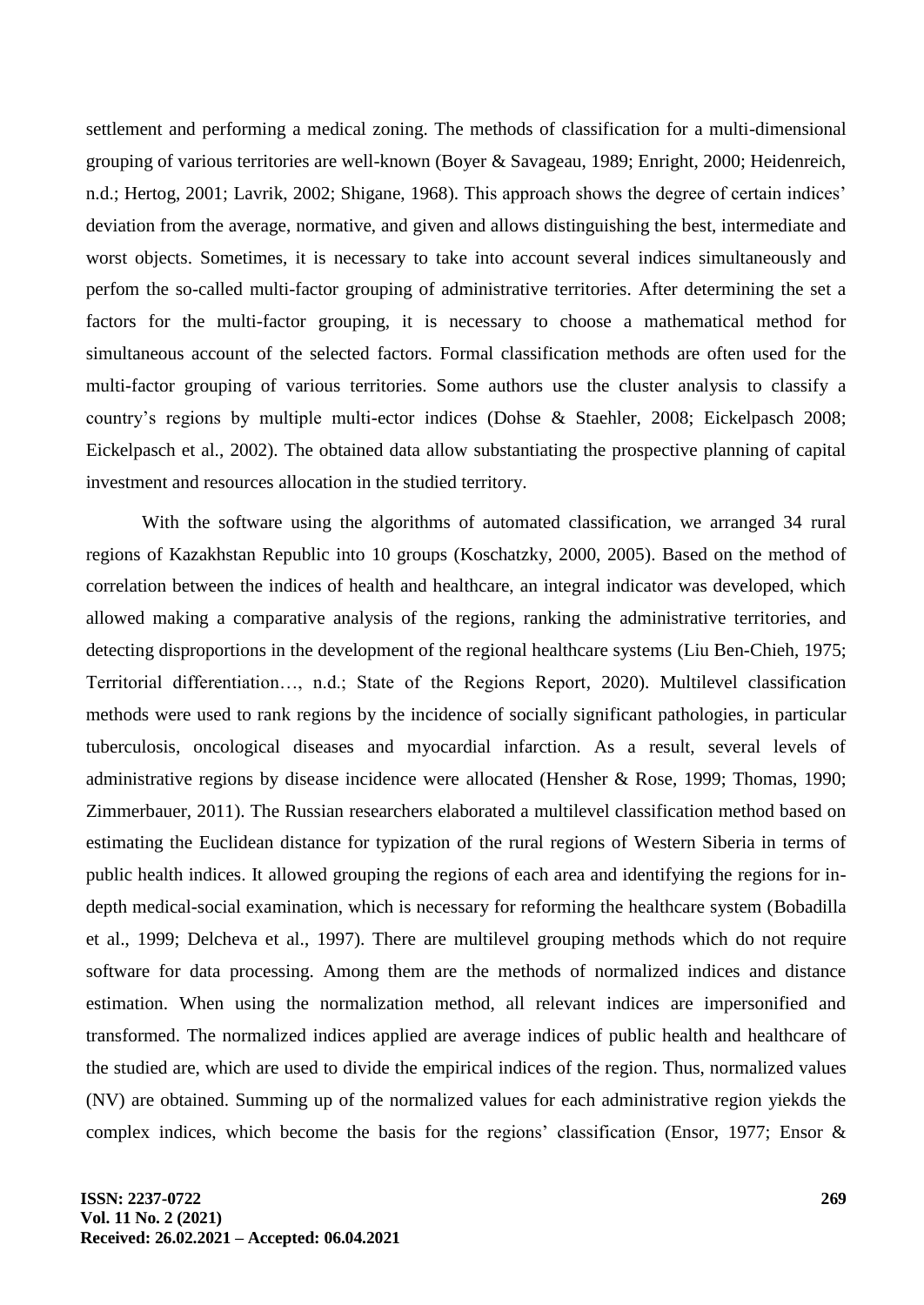Rittman, 1997; Ensor & Savelieva, 1998). Applying the method of the Euclidean distance estimation yielded the same results. The normalized values are the best values for each indicator. In compliance with the formula for estimating the Euclidean distance, the distances and square distance were calculated. The obtained values were summed up and extracted from the square root. The obtained results allowed grouping the regions by provision with medical resources. The proposed methods allowed distributing the studied regions into 3 groups by provision with healthcare resources. To estimate the differences reliability, t-test was applied, while the homogeneity of the obtained groups was provided with variation coefficient. At present, social-economic, medical-demographic and other classifications are elaborated. For their statistical processing and analysis, software is developed, which can also be used for social-hygienic research. For example, some researchers propose a classification for country regions, estimating their social-eeconomic development with multi-dimensional indices (European Bank…, 1997, 1998; European Expertise…, 1998; Falkenham, 1999; Government of the Republic…, 1998). For social-hygienic research, as well as for solving the practical tasks of healthcare organization and management, it is expedient to elaborate a complex evaluation of "non-medical" situation in tehregion, which requires simultaneous accounting of several aggregated blocks of parameters. The multifactor grouping of the external factors allows distributing the regions into a certain number of classes.

The multifactor evaluation of regions may be improved by introducing a "weight" for each factor. At that, experts may calculate the weight of each type of healthcare resources with the method of expert estimations. The reliability of differences of the obtained groups can be estimated with t-test, and the homogeneity of the selected groups – with varioation coefficient (Committee of Health…, n.d.; Vyalkov et al., 2009). Finally, it should be noted that simple mathematical methods of multifactor groupings to a large extent depend on the correct selection of factors, estimation of the vector of their action, and cause-and-effect interaction. At the same time, selecting a large number of factors included into the multifactor evaluation for electronic processing does not yield objective results. That is why, to obtain reliable results it is necessary to combine social-hygienic grouping with preliminary qualitative analysis of the studied phenomenon.

The research objective was to elaborate methodological approaches to group the Turkistan regions through a complex evaluation of their demographic situation, public health, healthcare system, and social-economic development of the regions.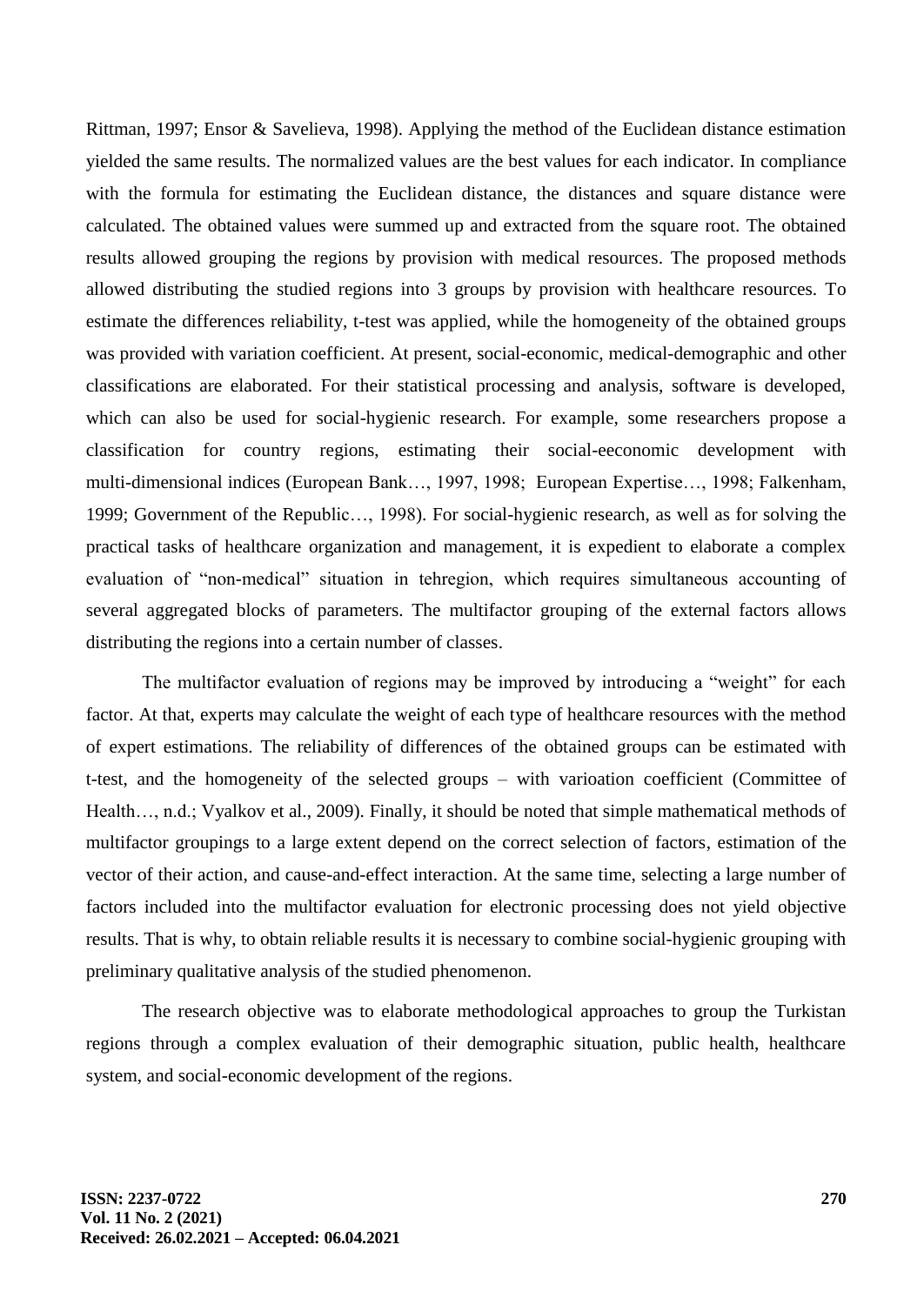#### **2. Materials and Methods**

The groupings of regions by certain social-hygienic indices, described in the scientific literature, do not allow objective evaluation of the public health and socio-economical development of a region. As differences between regions in the studied area are numerous, we use not a single indicator, but a set of indices for analysis, which allowed simultaneous accounting for the most significant elements of a statistical ensemble. The informational basis of the research was the data of Medical-statistical Center of the Healthcare Department of the Turkistan area. To estimate the results of multifactor grouping we applied the methods of normalized indices and evaluation of distances.

The complex evaluation of the socio-economical conditions and health of the population, as well as the resource provision of healthcare institutions, determined the average indices, which were transformed into normalized indices and grouped within the set scores (Enright, 2000; Shigane, 1968). The evaluation comprises the total of 16 indices, including 3 demographic indices, 6 indices of disease incidence, 4 indices of socio-economical conditions of the population way of living, and 3 medical-pharmaceutical indices characterizing the resource provision of healthcare and pharmaceutical institutions. Each element (subject) of the complex evaluation had a definite set of properties and an appropriate scale for their quantitative measurement. To maintain the logic of evaluation and its compliance with the basic principle – the larger indicator, the higher evaluation, and vice versa – the probability was inverted for the indices characterizing disease incidence and death rate, and an alternative probability was obtained. In accordance with this condition, each property was assigned a ranking from 1 (for the territory where the indicator had the smallest value) to 14 (for the territory where the indicator had the largest value). If two or more indices were equal, the next ranking was assigned in an alphabetical order. Complex evaluation was carried out for 14 regions and towns, thus 14 rankings were used. After normalizing all the accounted indices for each region, their total sum was calculated, yielding their complex evaluation (K) which became the basis for grouping. The minimal and maximal values of rankings were set  $(Kn = Xmin - Xmax)$  for each type of administrative regions. The method of normalized indices is very convenient for grouping the indices with different measurements. While doing so, the indices were impersonalized and transformed, as was mentioned above. The multidimensional grouping of the regions was carried out in stages: stage I was devoted to normalizing the indices. The normalized indices were the average indices formed in the area or the normative indices stipulated by the order of the Republic of Kazakhstan Ministry of Healthcare. All indices were divided by the relevant normalized value. At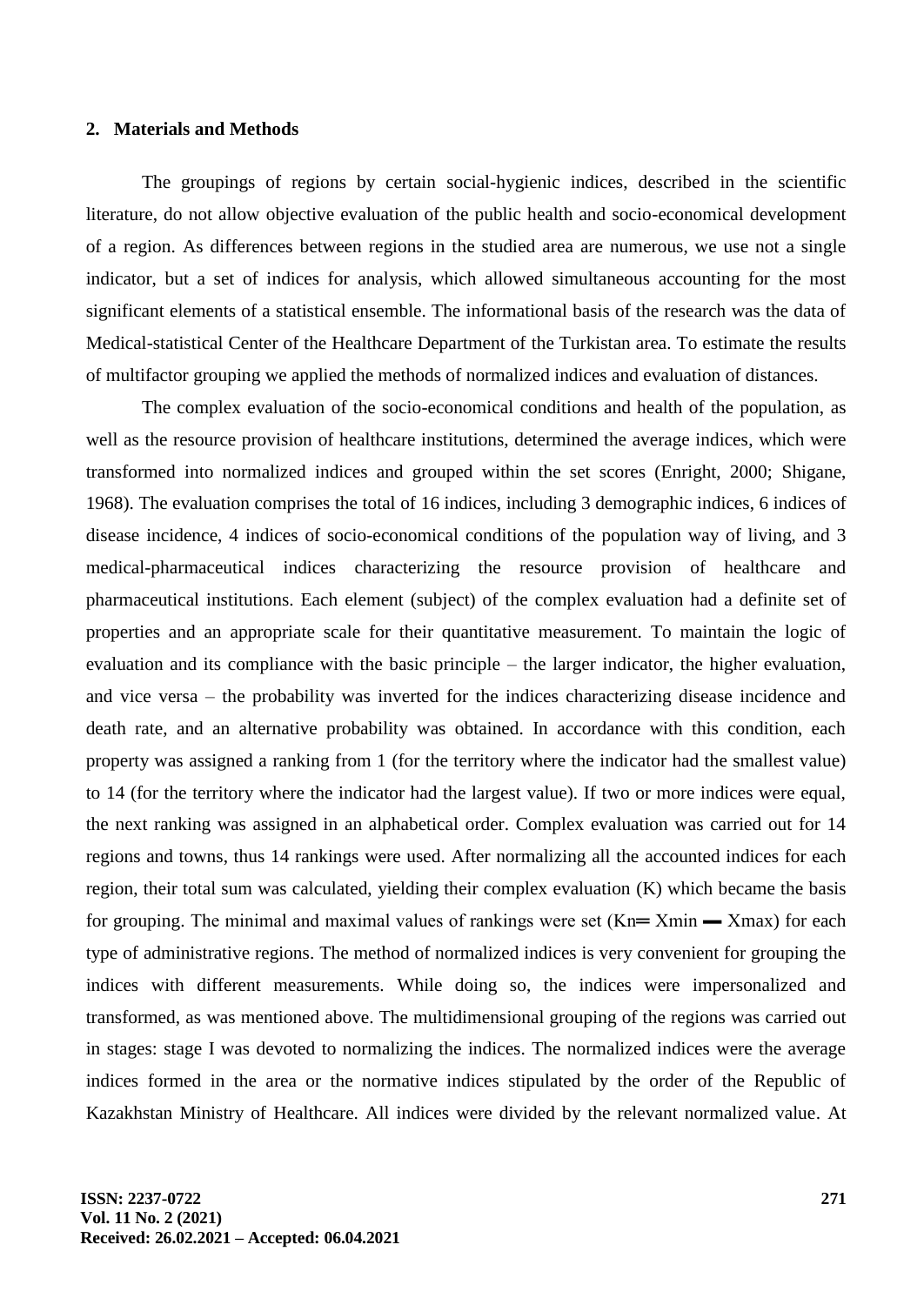stage II, the normalized values were summed up by each accounted indicator in a region; and at stage III, gthe regions were grouped by the levels of complex indices integrated in a certain interval.

Thus, based on summing up the values of several integrated indices, we calculated the complex indices characterizing the development in terms of the accounted factor. The levels of the complex indices allowed grouping the Turkistan area regions, which took into account the health status of the population, the levels of resource provision of healthcare system and socio-economic development.

## **3. Results**

Turkistan area is characterized by high birth rate and low death rate, which form a high level of natural increase of the population (Table 1). Applying the method of normalized indices allowed distributing the Turkistan area administrative regions into three groups.

The first group of regions with relatively low level of demographic development  $(K_{1d} = 2.30 - 2.51)$  includes Baydybekskiy, Otrarskiy, Makhtaralskiy regions and Kentau town.

|                               |            | Demographic indices |            | Complex indicator $(K_d)$ |      |                  |      |
|-------------------------------|------------|---------------------|------------|---------------------------|------|------------------|------|
| Regions and towns of the area | Birth rate |                     | Death rate |                           |      | Natural increase |      |
|                               |            | $NV*$               | $\%$       | <b>NV</b>                 | $\%$ | <b>NV</b>        |      |
| Kentau                        | 18.1       | 0.70                | 4.6        | 0.95                      | 13.5 | 0.65             | 2.30 |
| Baydybekskiy                  | 19.4       | 0.75                | 4.7        | 0.97                      | 14.7 | 0.71             | 2.43 |
| Otrarskiy                     | 19.6       | 0.77                | 4.8        | 1.00                      | 14.8 | 0.71             | 2.48 |
| Makhtaralskiy                 | 20.3       | 0.79                | 4.6        | 0.95                      | 16.0 | 0.77             | 2.51 |
| Tyulkubasskiy                 | 19.5       | 0.76                | 5.8        | 1.20                      | 13.7 | 0.66             | 2.62 |
| Sozakskiy                     | 21.4       | 0.84                | 4.9        | 1.02                      | 16.5 | 0.79             | 2.65 |
| Shardarinskiy                 | 23.0       | 0.90                | 4.3        | 0.98                      | 18.7 | 0.90             | 2.69 |
| Tolebiyskiy                   | 22.4       | 0.87                | 5.5        | 1.14                      | 16.9 | 0.81             | 2.82 |
| Arysskiy                      | 23.5       | 0.92                | 5.1        | 1.06                      | 18.4 | 0.89             | 2.87 |
| Ordabasynskiy                 | 26.0       | 1.01                | 5.4        | 1.12                      | 20.6 | 0.99             | 3.12 |
| Sayramskiy                    | 27.3       | 1.07                | 4.7        | 0.98                      | 22.6 | 1.09             | 3.14 |
| Kazgurtskiy                   | 26.3       | 1.03                | 5.4        | 1.12                      | 20.9 | 1.01             | 3.16 |
| Turkistan                     | 27.2       | 1.07                | 5.1        | 1.06                      | 21.7 | 1.04             | 3.17 |
| Saryagashskiy                 | 27.0       | 1.08                | 5.1        | 1.06                      | 21.9 | 1.05             | 3.19 |
| Normalized value              | 25.5       | 1.0                 | 4.8        | 1.0                       | 20.7 | 1.0              | 3.0  |

Table 1- Complex Evaluation of the Turkistan Area Regions by Normalized Demographic Indices

\*NV – normalized value

The second group of regions with intermediate level of demographic development  $(K<sub>Id</sub>=2.30-2.51)$  includes Tyulkybasskiy, Sozakskiy, Shardarinskiy, Tolebiyskiy and Arysskiy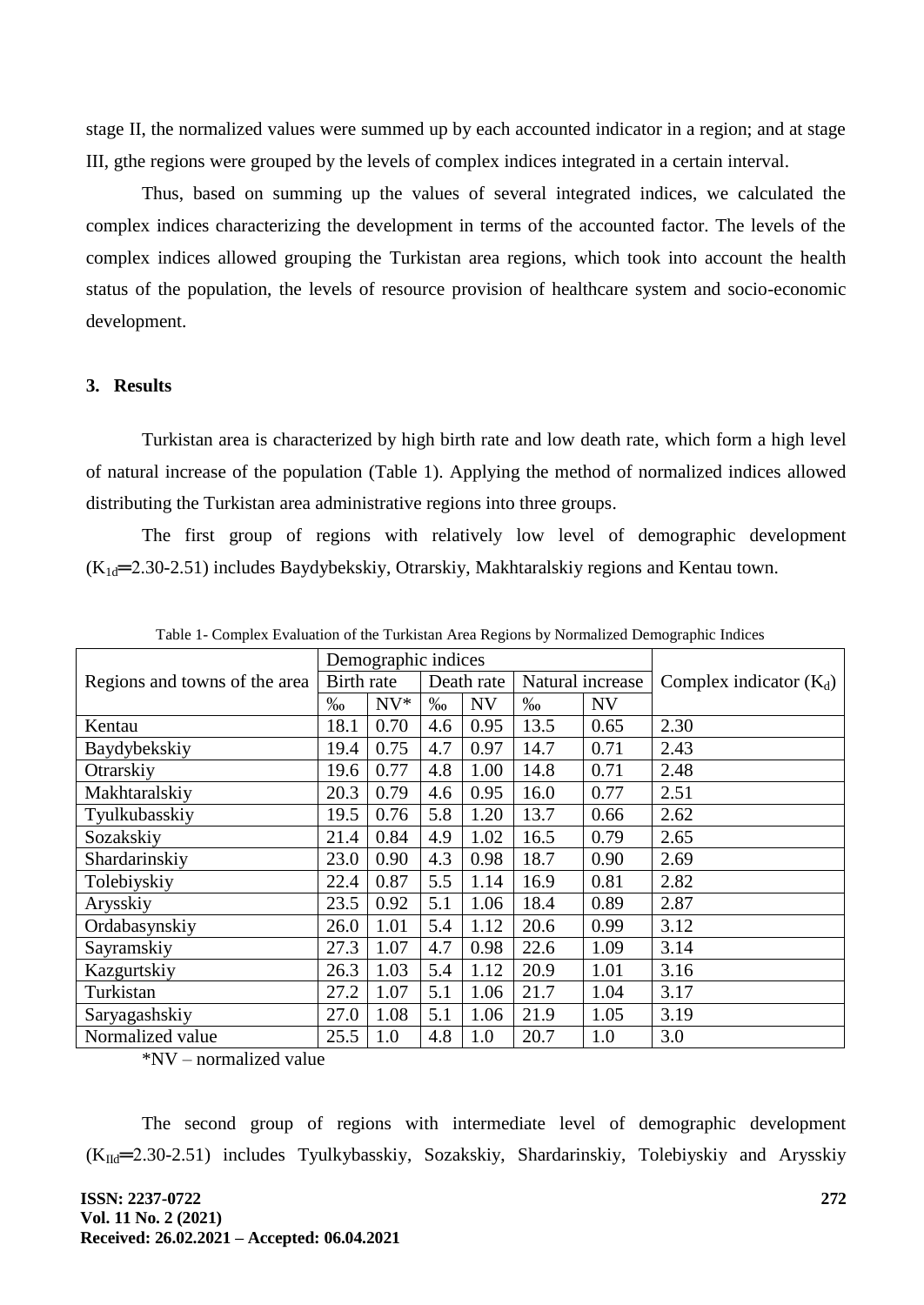regions. The third group of regions with relatively high level of demographic development  $(K<sub>IIId</sub>=3.12-3.19)$  includes Ordabasynskiy, Sayramskiy, Kazgurtskiy, Saryagashskiy regions and Turkestan town. Grouping the Turkistan area regions by the levels of normalized indices of general and primary incidence, and incidence of socially significant pathologies (Table 2), showed that the regions with relatively low levels of incidence are Ordabasynskiy, Baydybekskiy, Sozakskiy and Shardarinskiy regions  $(K_{lh} = 4.46-5.18)$ .

| Regions,<br>towns   | General disease<br>incidence |       | Primary<br>incidence     |           | Circulatory<br>diseases<br>incidence |      | Tuberculosis<br>incidence |           | Oncological<br>diseases<br>incidence |      | Mental<br>diseases<br>incidence |                          | Compl<br>ex<br>indicat |
|---------------------|------------------------------|-------|--------------------------|-----------|--------------------------------------|------|---------------------------|-----------|--------------------------------------|------|---------------------------------|--------------------------|------------------------|
|                     | %00                          | $NV*$ | %00                      | <b>NV</b> | %00                                  | NV   | %00                       | <b>NV</b> | %00                                  | NV   | %00                             | $\ensuremath{\text{NV}}$ | <b>or</b><br>$(K_h)$   |
| Ordabacynsk<br>iy   | 67,678.6                     | 0.83  | 32,227.<br>Q.            | 0.83      | 1,981.<br>$\overline{4}$             | 0.69 | 51.0                      | 0.99      | 100.3                                | 0.94 | 91.9                            | 1.01                     | 4.46                   |
| Baydybekski<br>y    | 66,238.4                     | 0.80  | 31,545.<br>$\mathbf{1}$  | 0.81      | 1,939.<br>3                          | 0.68 | 39.8                      | 0.77      | 121.3                                | 1.13 | 50.7                            | 0.56                     | 4.75                   |
| Sozakskiy           | 88,781.5                     | 1.08  | 42,576.<br>9             | 1.09      | 1,447.<br>3                          | 0.51 | 31                        | 0.60      | 104.4                                | 0.97 | 65.8                            | 0.72                     | 4.97                   |
| Shardarinski<br>y   | 64,369.4                     | 0.78  | 30,452.<br>$\mathbf{1}$  | 0.77      | 1,646.<br>8                          | 0.58 | 72.0                      | 1.40      | 98.5                                 | 0.92 | 66.8                            | 0.73                     | 5.18                   |
| Saryagashski<br>y   | 78,248.7                     | 0.95  | 37,261.<br>3             | 0.96      | 2,768.<br>$\overline{2}$             | 0.98 | 49.8                      | 0.97      | 75.2                                 | 0.70 | 77.1                            | 0.85                     | 5.41                   |
| Arysskiy            | 80,420.5                     | 0.98  | 38,295.<br>5             | 0.98      | 2,362.<br>8                          | 0.83 | 56.8                      | 1.10      | 108.1                                | 1.01 | 50.1                            | 0.55                     | 5.45                   |
| Otrarskiy           | 80,813.1                     | 0.98  | 38,482.<br>4             | 0.99      | 2,121.<br>7                          | 0.75 | 49.6                      | 0.96      | 95.5                                 | 0.89 | 77.5                            | 0.85                     | 5.70                   |
| Sayramskiy          | 102,908.<br>$\overline{4}$   | 1.25  | 48,004.<br>$\Omega$      | 1.23      | 2,564.<br>$\mathbf Q$                | 0.90 | 23.9                      | 0.47      | 95.0                                 | 0.88 | 88.5                            | 0.97                     | 5.70                   |
| Tolebiyskiy         | 92,291.5                     | 1.12  | 42,988.<br>3             | 1.10      | 2,653.<br>4                          | 0.93 | 53.8                      | 1.05      | 97.3                                 | 0.91 | 76.2                            | 0.84                     | 5.95                   |
| Kazgurtskiy         | 89,717.9                     | 1.09  | 42,702.<br>8             | 1.07      | 2,188.<br>3                          | 0.77 | 55.2                      | 1.08      | 86.4                                 | 0.80 | 104.1                           | 1.15                     | 5.96                   |
| Kentau              | 93,857.2                     | 1.14  | 42,693.<br>9             | 1.09      | 2,521.<br>$\overline{7}$             | 0.89 | 56.0                      | 1.09      | 138.3                                | 1.29 | 59.5                            | 0.65                     | 6.15                   |
| Tyulkubasski<br>y   | 99,360.0                     | 1.21  | 44,314.<br>$\mathcal{F}$ | 1.13      | 2,524.<br>9                          | 0.89 | 50.7                      | 0.99      | 98.6                                 | 0.92 | 98.0                            | 1.08                     | 6.22                   |
| Makhtaralski<br>у   | 119,034.<br>$\overline{2}$   | 1.46  | 56,682.<br>1             | 1.45      | 1,806.<br>4                          | 0.63 | 51.0                      | 0.99      | 78.4                                 | 0.73 | 91.6                            | 1.01                     | 6.27                   |
| Turkistan           | 116,872.<br>9                | 1.42  | 53,653.<br>8             | 1.37      | 1,952.<br>8                          | 0.69 | 76.3                      | 1.49      | 89.4                                 | 0.83 | 81.0                            | 0.89                     | 6.69                   |
| Normalized<br>value | 38,981.4                     | 1.00  | 389,981<br>.4            | $1.00\,$  | 2,832.<br>6                          | 1.00 | 51.2                      | 1.00      | 106.9                                | 1.00 | 90.6                            | 1.00                     | 6.00                   |

Table 2- Complex Evaluation of the Turkistan Area Regions by Normalized Indices of General and Primary Incidence, and Incidence of Socially Significant Pathologies  $(K_h)$ 

\*NV – normalized value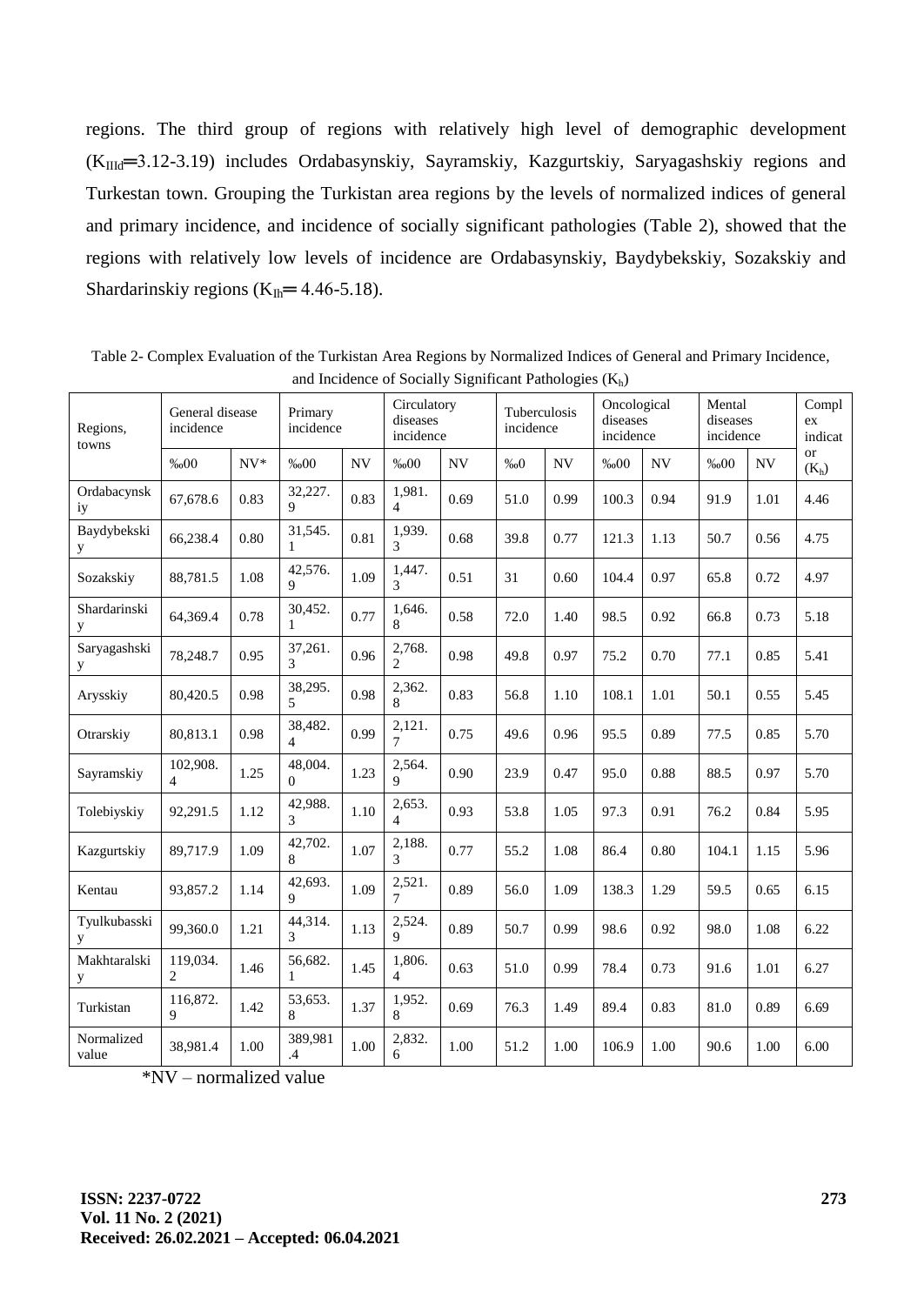| Regions, towns      | Per capita income of<br>the population | of the | Unit weight<br>unemployed | Amount of the<br>living wage |        | People<br>with wages<br>below<br>living wage |      | Comp<br>lex<br>indica<br>tor |                     |
|---------------------|----------------------------------------|--------|---------------------------|------------------------------|--------|----------------------------------------------|------|------------------------------|---------------------|
|                     | tenge                                  | $NV^*$ | $\%$                      | <b>NV</b>                    | tenge  | <b>NV</b>                                    | $\%$ | <b>NV</b>                    | (K <sub>sec</sub> ) |
| Sozakskiy           | 89,692                                 | 1.35   | 3.1                       | 0.81                         | 34,916 | 1.07                                         | 3.6  | 0.82                         | 3.73                |
| Turkistan           | 92,164                                 | 1.39   | 2.9                       | 0.76                         | 35,398 | 1.08                                         | 3.7  | 0.84                         | 3.74                |
| Saryagashskiy       | 88,498                                 | 1.34   | 3.2                       | 0.84                         | 33,928 | 1.03                                         | 4.0  | 0.90                         | 3.75                |
| Kentau              | 84,386                                 | 0.97   | 3.4                       | 0.89                         | 34,772 | 1.06                                         | 4.1  | 0.93                         | 3.85                |
| Tolebiyskiy         | 64,372                                 | 0.97   | 3.5                       | 0.92                         | 31,897 | 0.97                                         | 4.6  | 1.04                         | 3.90                |
| Tyulkubasskiy       | 64,997                                 | 0.98   | 3.6                       | 0.94                         | 31,862 | 0.97                                         | 4.9  | 1.03                         | 3.92                |
| Makhtaralskiy       | 64,839                                 | 0.98   | 3.8                       | 1.00                         | 31,857 | 0.97                                         | 4.1  | 0.93                         | 3.92                |
| Kazgurtskiy         | 65,729                                 | 1.27   | 3.8                       | 0.73                         | 31,394 | 0.96                                         | 4.2  | 0.95                         | 3.99                |
| Shardarinskiy       | 63,872                                 | 0.96   | 3.9                       | 1.02                         | 30,094 | 0.92                                         | 4.9  | 1.11                         | 4.01                |
| Baydybekskiy        | 61,867                                 | 0.93   | 4.2                       | 1.10                         | 30,046 | 0.91                                         | 4.8  | 1.09                         | 4.03                |
| Otrarskiy           | 61,843                                 | 0.93   | 4.3                       | 1.13                         | 30,039 | 0.91                                         | 4.9  | 1.11                         | 4.08                |
| Ordabacynskiy       | 63,839                                 | 0.96   | 3.9                       | 1.01                         | 32,269 | 0.98                                         | 4.8  | 1.09                         | 4.04                |
| Sayramskiy          | 63,575                                 | 0.96   | 3.7                       | 0.97                         | 33,271 | 1.01                                         | 4.9  | 1.11                         | 4.05                |
| Arysskiy            | 64,902                                 | 0.98   | 3.9                       | 1.02                         | 32,741 | 1.00                                         | 4.7  | 1.07                         | 4.07                |
| Normalized<br>value | 65,982                                 | 1.00   | 3.8                       | 1.00                         | 32,689 | 1.00                                         | 4.4  | 1.00                         | 4.00                |

Table 3 - Evaluation of the Regions by Complex Index of Social-economic Conditions  $(K_{\text{sec}})$ 

\*NV – normalized value

Table 4- Evaluation of the Turkistan Area Regions by Complex Medical-pharmaceutical Indices

|                           | Provision of medical establishments with resources |        |                             |           |                                      |                      |             |  |  |  |
|---------------------------|----------------------------------------------------|--------|-----------------------------|-----------|--------------------------------------|----------------------|-------------|--|--|--|
| Regions,<br>towns         | Medical personnel                                  |        | Pharmaceutical<br>personnel |           | Average population per 1<br>pharmacy | Complex<br>indicator |             |  |  |  |
|                           | %00                                                | $NV^*$ | %00                         | <b>NV</b> | Thousand<br>people                   | <b>NV</b>            | $(K_{mpp})$ |  |  |  |
| Ordabasynskiy             | 17.01                                              | 0.67   | 2.2                         | 0.70      | 2.1                                  | 0.67                 | 2.04        |  |  |  |
| Shardarinskiy             | 16.26                                              | 0.64   | 2.4                         | 0.77      | 2.0                                  | 0.64                 | 2.05        |  |  |  |
| Otrarskiy                 | 19.96                                              | 0.79   | 2.0                         | 0.64      | 2.2                                  | 0.70                 | 2.13        |  |  |  |
| Kazgurtskiy               | 18.33                                              | 0.73   | 2.4                         | 0.77      | 2.0                                  | 0.64                 | 2.14        |  |  |  |
| Saryagashskiy             | 14.41                                              | 0.57   | 2.6                         | 0.83      | 2.5                                  | 0.80                 | 2.20        |  |  |  |
| Arysskiy                  | 19.26                                              | 0.76   | 2.6                         | 0.83      | 2.0                                  | 0.64                 | 2.23        |  |  |  |
| Baydybekskiy              | 20.66                                              | 0.82   | 2.2                         | 0.70      | 2.3                                  | 0.74                 | 2.26        |  |  |  |
| Tyulkubasskiy             | 18.24                                              | 0.72   | 2.7                         | 0.87      | 2.2                                  | 0.70                 | 2.27        |  |  |  |
| Sayramskiy                | 21.37                                              | 0.85   | 2.5                         | 0.80      | 2.1                                  | 0.67                 | 2.32        |  |  |  |
| Tolebiyskiy               | 20.98                                              | 0.83   | 2.3                         | 0.74      | 2.4                                  | 0.77                 | 2.34        |  |  |  |
| Makhtaralskiy             | 15.63                                              | 0.62   | 2.7                         | 0.87      | 2.9                                  | 0.93                 | 2.42        |  |  |  |
| Sozakskiy                 | 21.03                                              | 0.83   | 2.9                         | 0.93      | 2.1                                  | 0.67                 | 2.43        |  |  |  |
| Turkistan                 | 16.04                                              | 0.63   | 2.7                         | 0.87      | 2.9                                  | 0.93                 | 2.43        |  |  |  |
| Kentau                    | 17.71                                              | 0.70   | 2.9                         | 0.93      | 2.9                                  | 0.93                 | 2.56        |  |  |  |
| By normative<br>provision | 25.10                                              | 1.00   | 3.1                         | 1.00      | 3.1                                  | 1.00                 | 3.00        |  |  |  |

\*NV – normalized value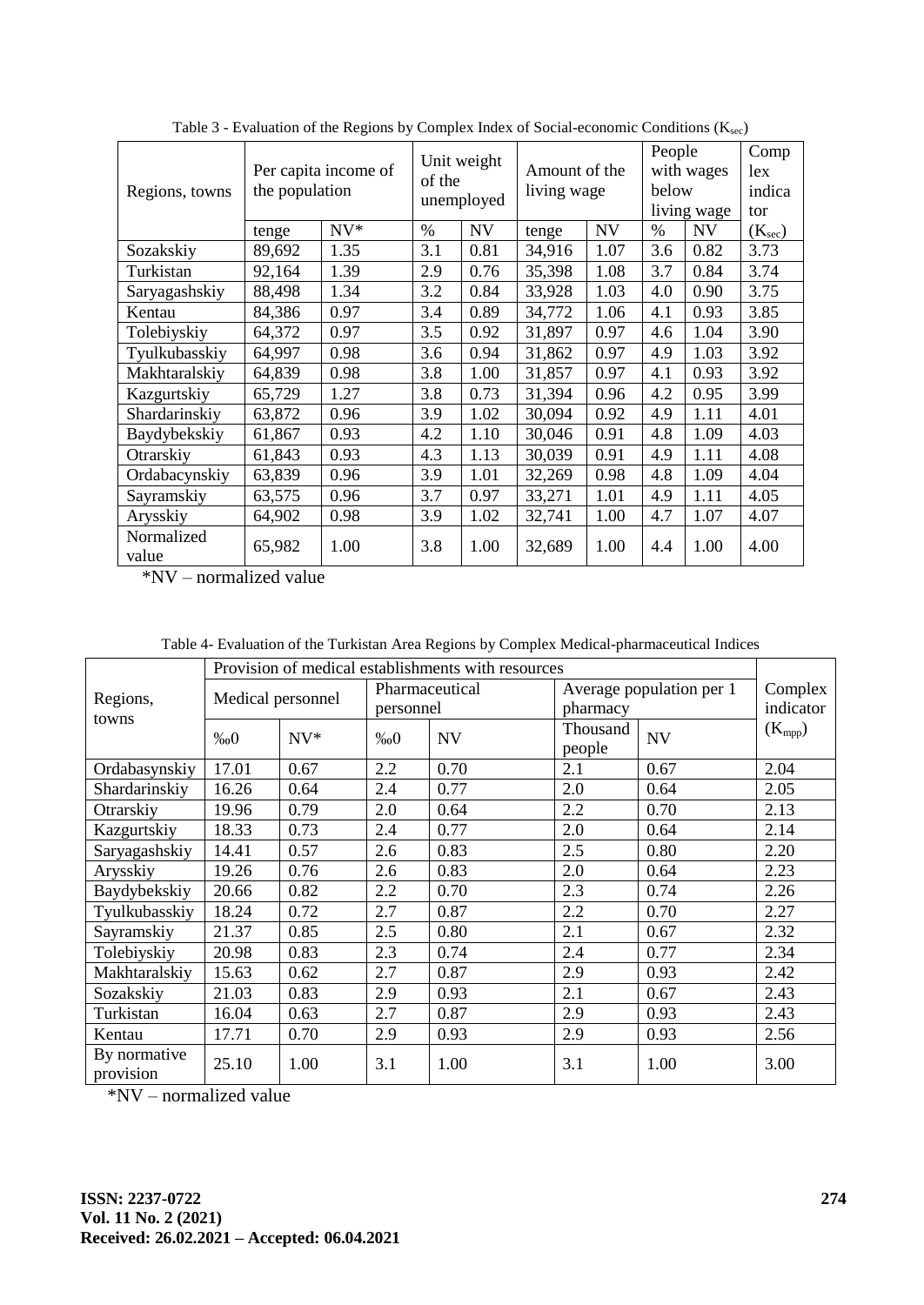The regions with intermediate levels of incidence include Saryagashskiy, Arysskiy, Otrarskiy, Sayramskiy and Tolebiyskiy regions ( $K_{I1h} = 5.41-5.95$ ). The third group of regions with high levels of incidence include Kazgurtskiy, Tyulkubasskiy, Makhtaralskiy regions and Kentau and Turkistan towns  $(K_{\text{IIIhIII}} = 5.96-6.69)$ . Typologization of regions by complex indices of socio-economic conditions showed (Table 3) that Sozakskiy, Turkistanskiy, Saryagashskiy regions and Kentau and Turkistan towns have relatively high levels of socio-economic development ( $K_{Ised} = 3.73$ -3,85). In these regions, the average income per capita is rather high, the unit weight of the unemployed is low, the living wage is significantly higher that in other regions, and the share of people receiving wages below the living wage is rather small.

In Tolebiyskiy, Tyulkubasskiy, Makhtaralskiy and Kazgurtskiy regions, the level of socio-economic development is intermediate ( $K_{II \text{ sed}} = 3.90$ -3.99). This is confirmed by the included indices of socio-economic development.

The levels of socio-economic development were rather low  $(K_{IIIsed} = 4.01-4.08)$  in Shardarinskiy, Baydybekskiy, Otrarskiy, Ordabassinskiy, Sayramskiy, and Arysskiy regions.

We also grouped the Turkistan area regions by the medical-pharmaaceutical indices (Table 4), including such indices as the provision with medical and pharmaceutical personnel and the average number of population per one pharmacy. The lowest levels of provision with these resources were shown by Ordabasynskiy, Shardarinskiy, Otrarskiy and Kazgurtskiy regions ( $K_{\text{Impp}}$  = 2.04-2.14 ). The intermediate levels of provision with these resources were shown by Saryagashskiy, Arysskiy, Baydybekskiy, Tyulkubasskiy, Sayramsky, and Tolebiyskiy regions ( $K_{\text{IImp}} = 2.20-2.34$ ). The highest levels of provision with medical personnel and pharmacies was marked in Makhtaralskiy and Sozakskiy regions and in Turkistan and Kentau towns ( $K_{\text{IImpp}}$  = 2.42-2.56). Similarly, multifactor groupings of regions can be obtained by other indices of socio-economic development, demographic situation, etc. The best estimations of health and healthcare were obtained for Sozakskiy and Saryagashskiy regions and in Turkistan and Kentau towns, which show low levels of general death rate and death rate of working-age population, as well as the highest levels of healthcare financing per resident. The worst indices were registered in Otrarskiy, Shardarinskiy, Ordabasynskiy and Kazgurtskiy regions.

At the second stage, a complex evaluation of socio-economic development of the Turkistan area regions was carried out. The indices with different measurement units become comparable only after they are reduced to one measure, thus, the quantitative values of indices (P) were transformed to their qualitative differences (Kр). To obtain the qualitative characteristics of the indicators, we used the method of interval statistics; the quantitative value of each indicator got the number of the interval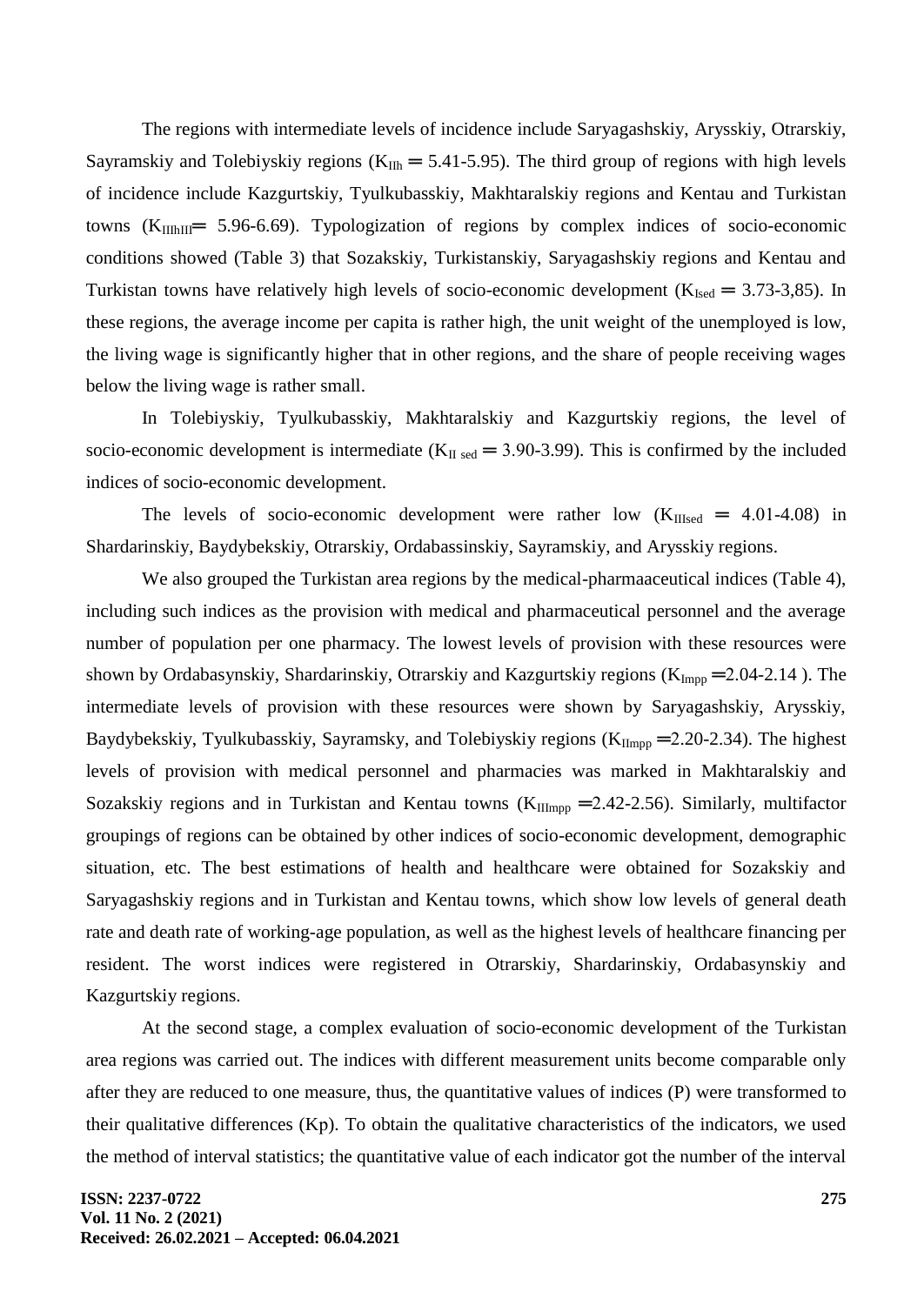into which the quality fell. The numerical values of the weight (entropy) of the indicators were defined with C. Shannon's formula: F=EPk-log(1/Pk), where Pk is the probability of each qualitative evaluation in the K-th group of the Turkistan area regions. The complex evaluation of a region's development was calculated with the formula:  $(KP(I)=E\mathcal{E}-K)$ , where  $KP(I)$  is the qualitative analogue of P(I) indicator, F(PI) is the coefficient of the significance of each P indicator. In accordance with the complex evaluation, each region was assigned a ranking from 1 (for the territory where the indicator had the smallest value) to 14 (for the territory where the indicator had the largest value). By the results of classification according to the socio-economic development, the most actively developing are Sozakskiy and Saryagashskiy regions and Turkistan and Kentau towns, which are characterized by well-developed industry and agriculture, high per capita incomes of the population, and low unit weight of the unemployed  $(K<sub>sec</sub> = 3.73-3.85)$ .

#### **4. Discussion**

The obtained rankings within the complex evaluation of public health and healthcare  $(K<sub>linc</sub>)$ were compared with the complex evaluation of the socio-economic conditions of the population (KIIIsec). Multifactor groupings of the regions can be obtained in a similar way by other indices of socio-economic development, demographic situation, etc.

According to numerous research data, high levels of health and healthcare are registered in the regions with low levels of general disease incidence and death rate of the working-age population, and the highest levels of healthcare financing per resident (Hertog, 2001; Lavrik, 2002; Shigane, 1968). We found that Baydybekskiy, Otrarskiy, Shardarinskiy, Arysskiy, Ordabasynskiy and Sayramskiy regions (Table 1), having low levels of socio-economic development ( $K_{\text{sec}} = 4.03{\text -}4.08$ ), at the same time show high rankings of public health ( $K_{inc} = 4.46-5.18$ ) and healthcare, as well as medication provision of patients ( $K_{\text{mono}} = 2.04$ -2.14). However, Turkistan and Kentau towns and Saryagashskiy region, having high levels of socio-economic development (rankings 1 and 4), show low levels of public health and healthcare (rankings 10 and 14).

The obtained results allow evaluating the development level of the Turkistan area regions by normalized indices, characterizing public health and healthcare  $(K_{III})$  and socio-economic development (Kк). During the studied period, the Turkistan area regions showed a dispersion of the normalized indices' levels. The differences amounted to 1.2 times by the normalized indices and 2.4 times by the complex indices, thus proving the different development levels, multifaceted character and complex spatial hierarchy of the Turkistan area regions. A complex evaluation was carried out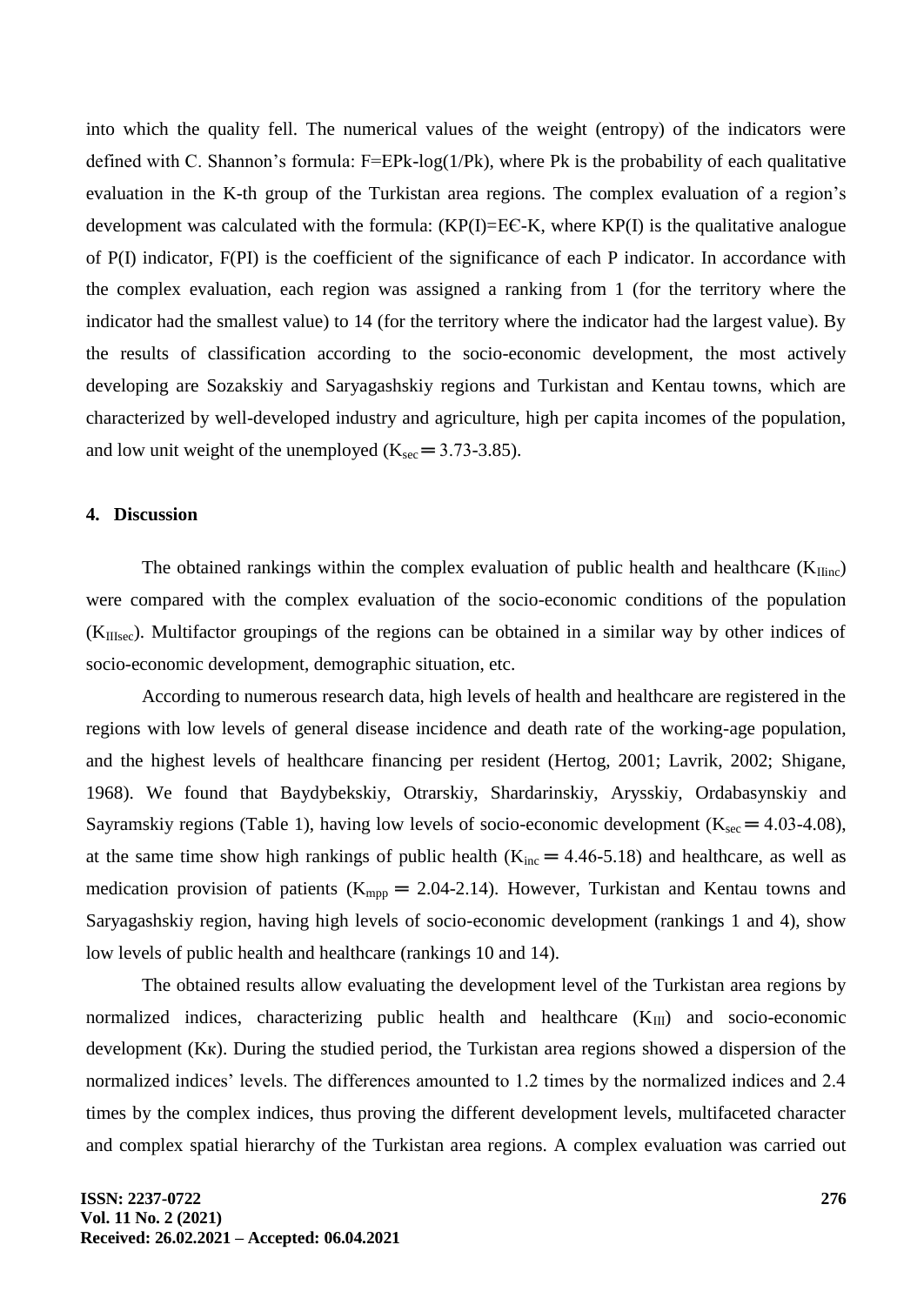with a system of indices adequately describing the subjects as a management object; then three stable groups – complex typologies – were formed. Based on the indices characterizing public health and healthcare, medication provision and socio-economic development, the obtained typologies objectively demonstrate the situation in the Turkistan area regions and may serve as the basis for forming an efficient regional policy. When researching the interrelation between the socio-economic development and the parameters characterizing public health and healthcare, it was stated that the Turkistan area regions with high level of socio-economic development mainly refer to the intermediate ranking in terms of public health and healthcare. Given the relatively positive correlation between the disease incidence and the socio-economic development indices, we eliminated the 1<sup>st</sup> group of properties by two indices, including the normalized and complex indices. Probably, there is a wide range of factors influencing the health of the Turkistan area regions' population and there are various mechanisms of transmitting the influence of socio-economic development, thus, it may be assumed that its influence on public health is varied in value and character. In accordance to the hypothesis, actively discussed in scientific literature, on the character of correlation between socio-economic factors and public health, a further in-depth study is required to reveal the causes of this situation.

### **5. Conclusion**

The proposed normalized analysis method based on the complex evaluation of the characteristics of public health, healthcare, medication provision and socio-economic development is the most effective for typologization of regions with multi-level and multi-vector indices of development.

The developed methodology allows annually monitoring of the medical-social and economic development of regions

#### **References**

Bobadilla, J.L., Costello, C., & Mitchell, A. (1999). *Premature deaths in the new independent states.*  National Academy Press, Washington.

Boyer, R., Savageau, D. (1989). *Places Rated Almanac: Your Guide to Finding the Best Places to Live in America.* Rand McNally & Company. N.Y.

Committee of Health. Dept of Medical Statistics, Health of the population of the Republic of Kazakhstan and activities of health care institutions (n.d.).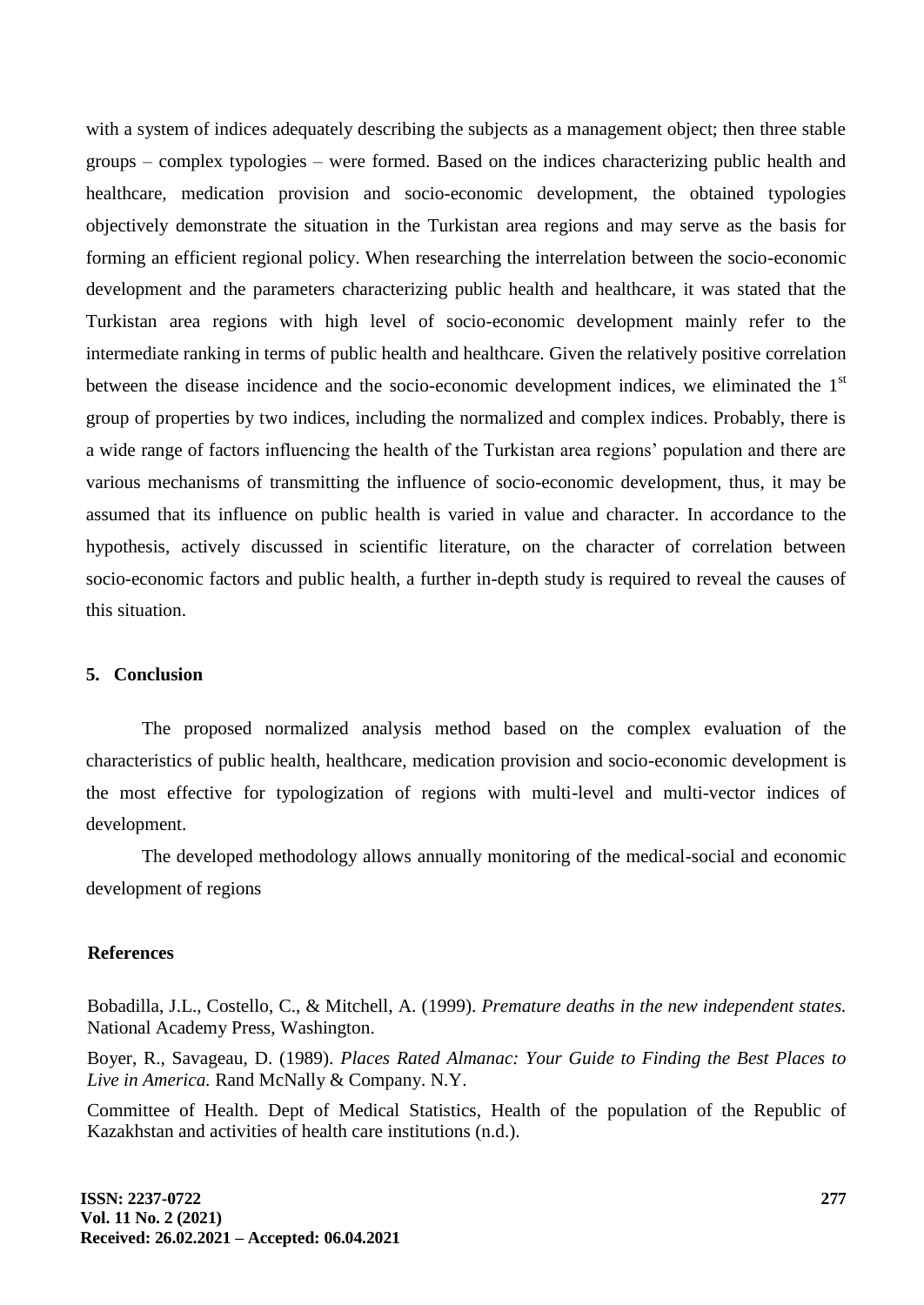Delcheva, E., Balabanova, D., & McKee, M. (1997). Under-the-counter payments for health care: evidence from Bulgaria. *Health policy, 42*(2), 89-100.

Dohse, D., & Staehler, T. (2008). *BioRegio, BioProfile and the rise of the German biotech industry* (No. 1456). Kiel Working Paper.

Eickelpasch, A. (2008). The promotion of regional innovative networks – Lessons from the German InnoRegio-Programme. Innovation Pathways and Knowledge Economy, *Final DISTRICT Conference,* 16th April 2008, Brussels, Belgium.

Eickelpasch, A. (2008). The promotion of regional innovative networks—Lessons from the German InnoRegio-Programme. *In Final DISTRICT Conference «Innovation Pathways and Knowledge Economy,* 16.

Eickelpasch, A., Kauffeld, M., & Pfeiffer, I. (2002). The InnoRegio-Program: A new way to promote regional innovation networks – empirical results of the complementary research. *DIW Berlin.*

Enright, M. (2000). *Survey on the Characterization of Regional Clusters: Initial Results.* Working Paper, Institute of Economic Policy and Business Strategy: Competitiveness Program. University of Hong Kong.

Ensor, T. (1997). What role for state health care in Asian transition economies? *Health Economics, 6*(5), 445-454.

Ensor, T., & Rittmann, J. (1997). Reforming health care in the Republic of Kazakstan. *The International journal of health planning and management, 12*(3), 219-234.

Ensor, T., & Savelyeva, L. (1998). Informal payments for health care in the Former Soviet Union: some evidence from Kazakstan. *Health Policy and Planning, 13*(1), 41-49.

European Bank for Reconstruction and Development (EBRD). (1997). Transition Report 1997, EBRD, London.

European Bank for Reconstruction and Development (EBRD). (1998). Transition Report Update, EBRD, London.

European Expertise Service. (1998). *Kazakhstan Economic Trends.*

Falkenham, J. (1999). *Welfare in transition: trends in poverty and well-being in Central Asia CASE paper 20,* Centre for Analysis of Social Exclusion. London School of Economics.

Government of the Republic of Kazakhstan and the European Commission Tacis Program, Almaty 1998.

Heidenreich, M. (1998). The changing system of European cities and regions. *European Planning Studies, 6*(3), 315-332.

Feachem, Z., Hensher, M., & Rose, L. (Eds.). (1999). *Implementing health sector reform in Central Asia: papers from a health policy seminar held in Ashgabat,* Turkmenistan in June, 1996. World Bank Publications.

Den Hertog, P., Leyten, J., Limpens, I., & Whalley, J. (2001). Approaches to cluster analysis and its rationale as a basis of policy. *RISE literature review,* Chapter 5.

Koschatzky, K. (2000). *The regionalisation of innovation policy in Germany: theoretical foundations and recent experience (No. R1/2000).* Arbeitspapiere Unternehmen und Region.

Koschatzky, K. (2005). The regionalization of innovation policy: new options for regional change? *In Rethinking Regional Innovation and Change,* Springer, New York, NY, 291-312.